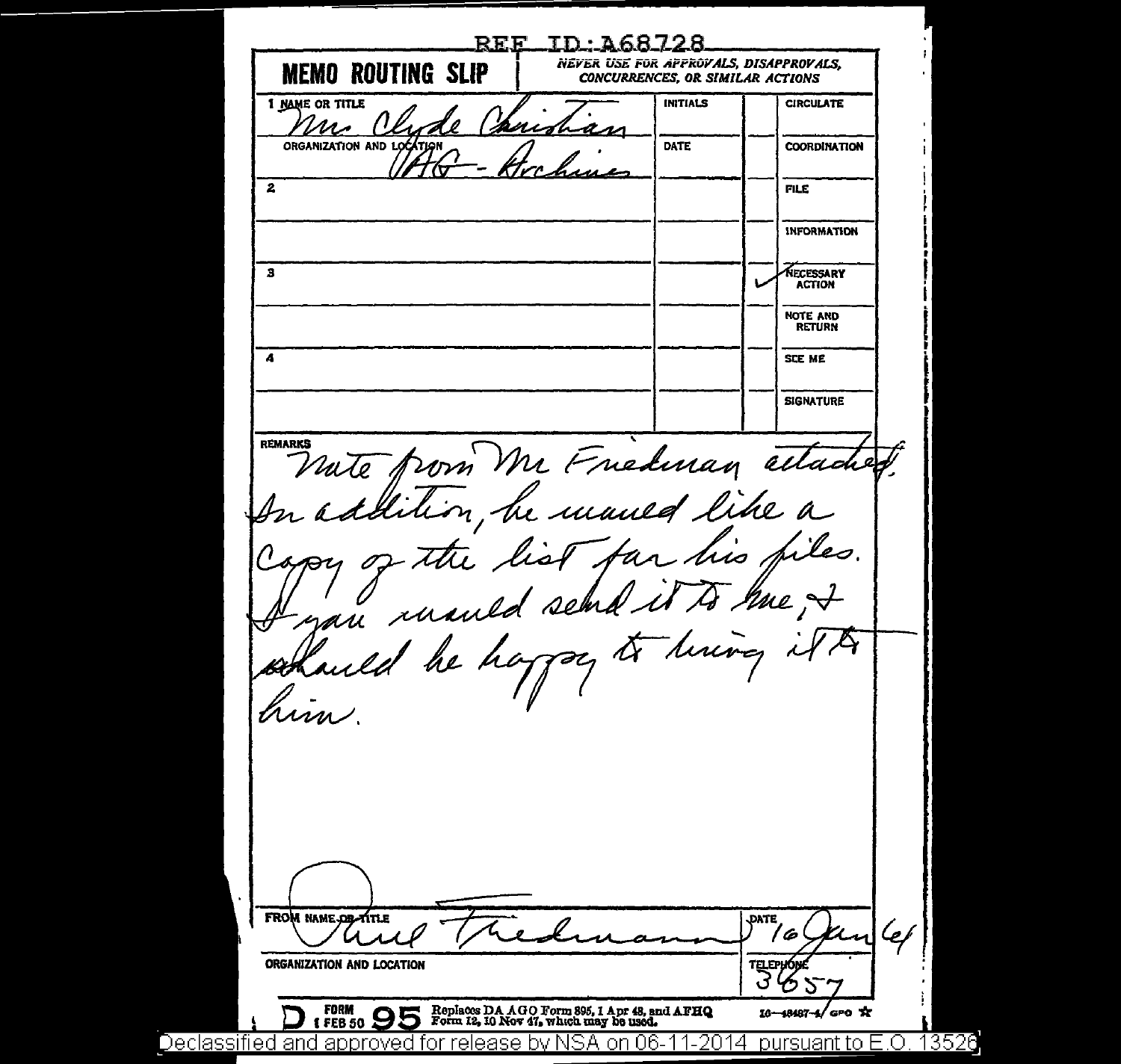**MEMO ROUTING SEP** T INSVANGE: TORAPPROVALS, DISAPPROVALS,<br>T. CONCURRANCES, OR SIMILAR ACTIONS **CIRCULATE INITIALS 1 HARE OR TITLE COORDINATION** DATE ORGANIZATION AND LOCATION  $\mathbf{2}$ **FILK** INFORWATION  $\mathbf{3}$ NECESSARY  $250$ z  $\mathcal{S}$ **ACTION** NOTE AND 0 ۱Q Ъ RETURN w  $\infty$ ß u  $\overline{\phantom{a}}$ Δ we صا اره  $\mathbf{r}^{\mathbf{v}}$  $\bar{a}$ **SIGNATURE** ᄽ Δ ,<br>Renarks Ceture Cards wederbe l' رىلە ū۸ earb manoo etc CA d مصر Asr صصہ ura ۳a ٦đ. 1958 2G A adure erwann Ġ. Con stant SA. أمقحا racepts  $\Omega$  $\mathcal{D}$ 310 Sei Adur. Bd cent out 21 sept 60 **FROM NAME OR TITLE DATE ORGANIZATION AND LOCATION TELEPHONE DD** 1 FORM **99 95** Reploces DA AGO Form 895, 1 Apr 48, and AFHQ 16-48487-4 GPO X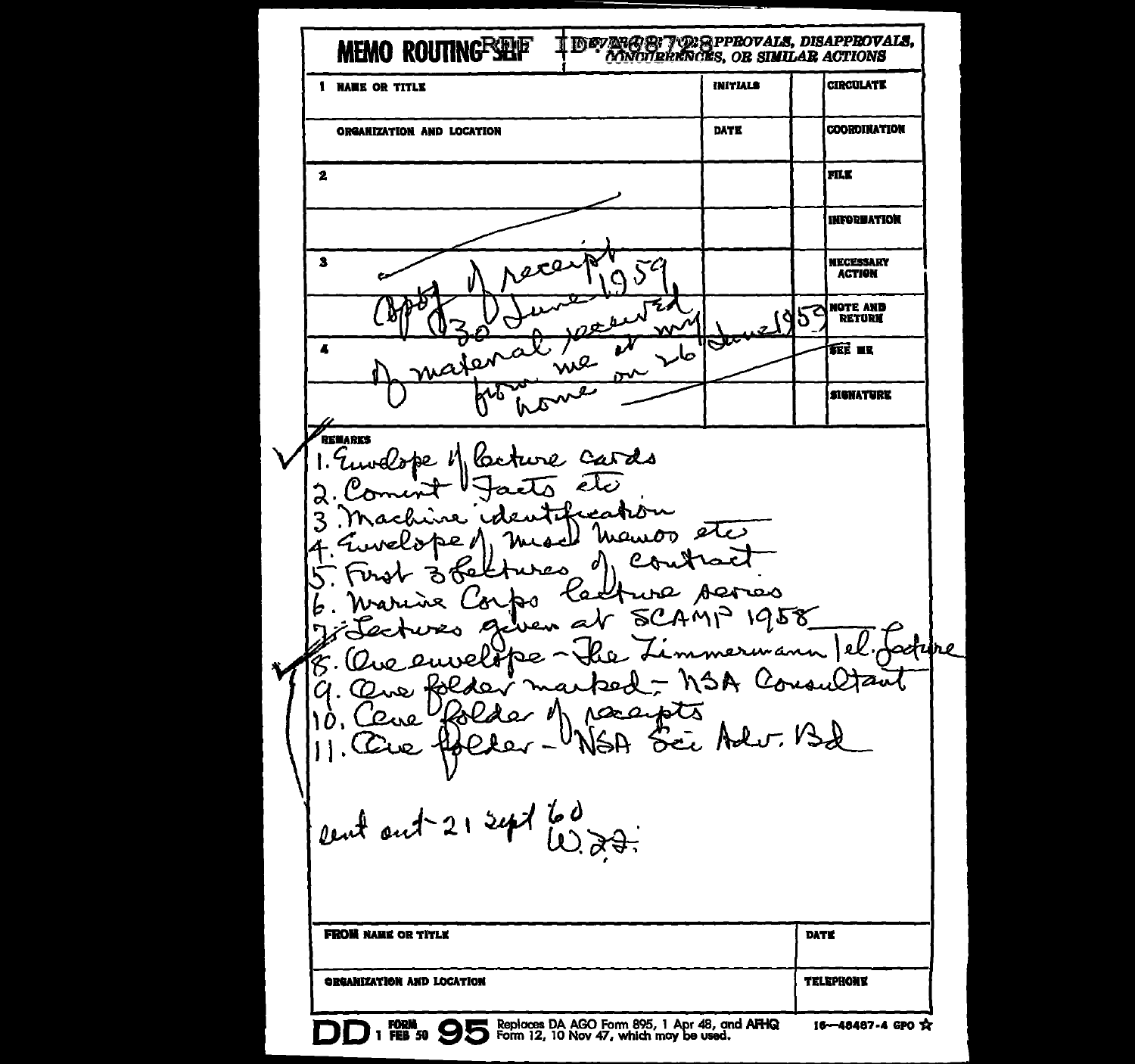NEVER USE FOR APPROVALS, DISAPPROVALS, CONCURRENCES, REEPLILAR DENGALS 8 MEMO ROUTING SLIP 728≡ **CIRCULATE 1 NAME OR TITLE INITIALS** <u>Xyde</u> C hrs.l tis ORGANIZATION AND LOCATION **COORDINATION** DATE  $NSA-A$ لمبصر  $\overline{2}$ **FILE INFORMATION**  $\overline{\mathbf{s}}$ **NECESSARY ACTION** NOTE AND **DETIIDE**  $\overline{\mathbf{A}}$ SEE ME **SIGNATURK DEMARKS** have selected and checked  $\overline{a}$ ews on the attaches like to see rederence Ò  $c_{\sigma}$ A  $\alpha$ y ures.  $1959$ نعد Зο  $\lambda$ Ò hold  $\mathbf{p}$ bev  $4 \pi$ Р., ħ  $\lambda \sigma$  pee. iterin turo بہ yΩ Aeu **NSS**  $\alpha$ δÚ  $\dot{\sigma}$ عنπ へ **FROM NAME OR TITLE DATE** anbl  $\mathbf{h}$ **GREANIZATION AND LOCATION TELEPHONE** FORM 1 FEB 50 Seplaces DA AGO Form 895, 1 Apr 48, and AFHQ 1 FEB 50 Septem 12, 10 Nov 47, which may be used. 16-48487-4 GPO \$2

f,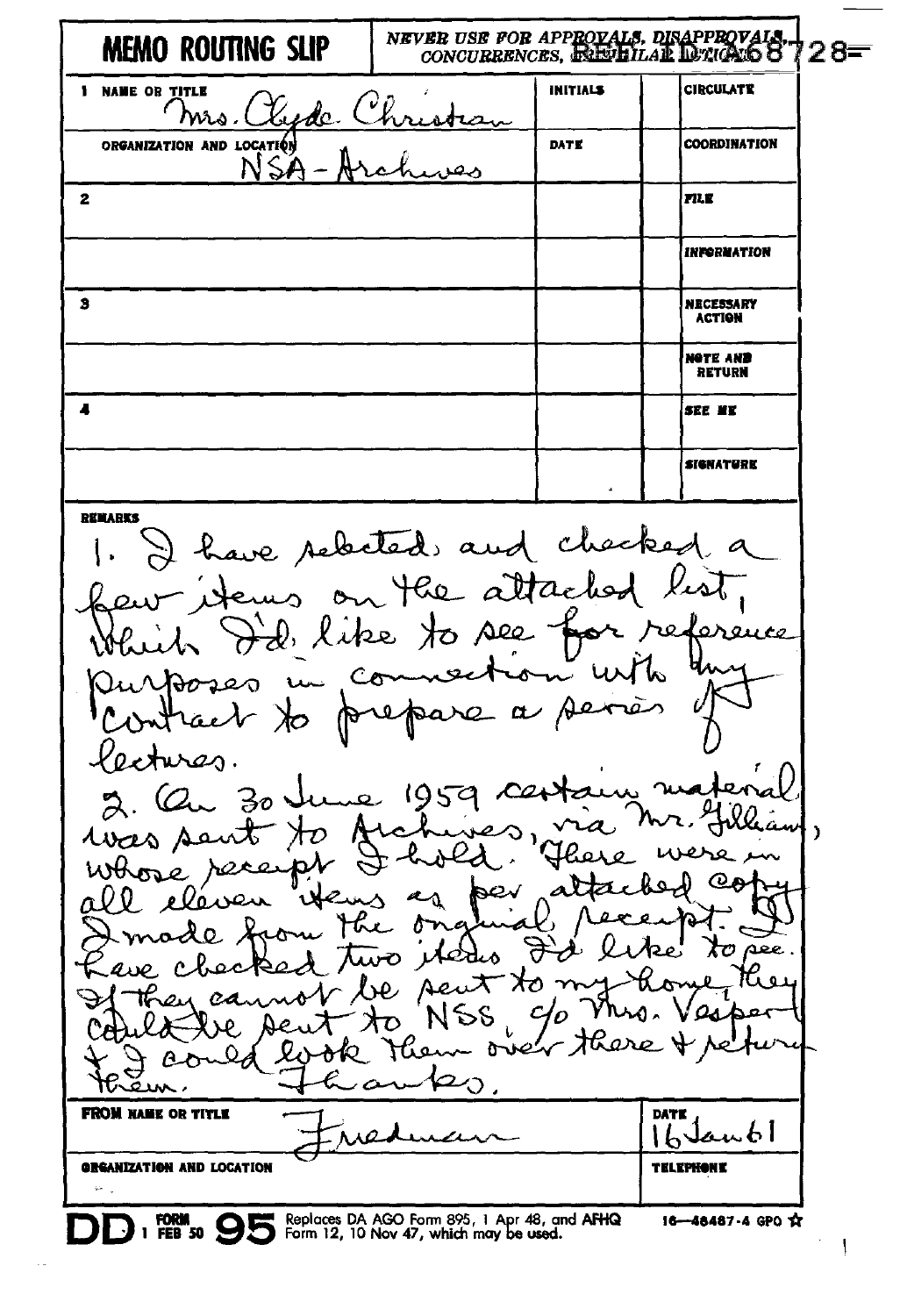### REF ID:A68728

### **Experience of the second filled**)

CLASSIFIED/NON-CLASSIFIED TRANSMITTAL and RECEIPT

NATIONAL SECURITY AGENCY

| Ft. George G. Meade, Md. |  |  |  |
|--------------------------|--|--|--|
|--------------------------|--|--|--|

| TO<br>Mr. William F. Friedman                | SERIAL OR CONTROL NUMBER<br>AG-24-76-60 |
|----------------------------------------------|-----------------------------------------|
| 310 Second Street, S.E.<br>Washington, D. C. |                                         |
|                                              | DATE<br>2 Dec 1960                      |
|                                              |                                         |
|                                              |                                         |

ᆌ

1, IT IS REQUESTED THAT RECEIPT FOR THIS MATERIAL BE ACKNOWLEDGED BY EXECUTING AND RETURNING THE BELOW RECEIPT. *?*. THIS LETTER MAY BE DOWNGRADED TO <u>UNCLASSIFIED. Compared the latinum</u> WHEN ENCLOSURES ARE REMOVED.

INCLOSURES:

 $\mathbf{A}$ 

جسس

SEE ATTACHED LIST giving contents of Boxes  $#1$  and  $#2$  bearing above Control Number.

| <b>SIGNATURE</b><br>Mrs. Clyde H. Christian, AG-24                                                 |                                            |  |  |  |
|----------------------------------------------------------------------------------------------------|--------------------------------------------|--|--|--|
| (detach here)                                                                                      |                                            |  |  |  |
| ᅲ<br><b>National Security Agency</b><br>Ft. George G. Meade, Md.<br>Attention: AG-24               | DATE<br>ъ.                                 |  |  |  |
| FROM<br>Mr. William F. Friedman                                                                    |                                            |  |  |  |
| RECEIPT IS HEREBY ACKNOWLEDGED FOR THE<br>AG-24-76-60<br>MATERIAL COVERED BY SERIAL OR CONTROL NO. |                                            |  |  |  |
| <b>SIGNATURE</b>                                                                                   |                                            |  |  |  |
| (Supersedes NSA Forms 1049,<br>NSA FORM A1295A JUN 58<br>221, 5 and 1295 2 Jul 52)                 | this receipt is unclassified when detached |  |  |  |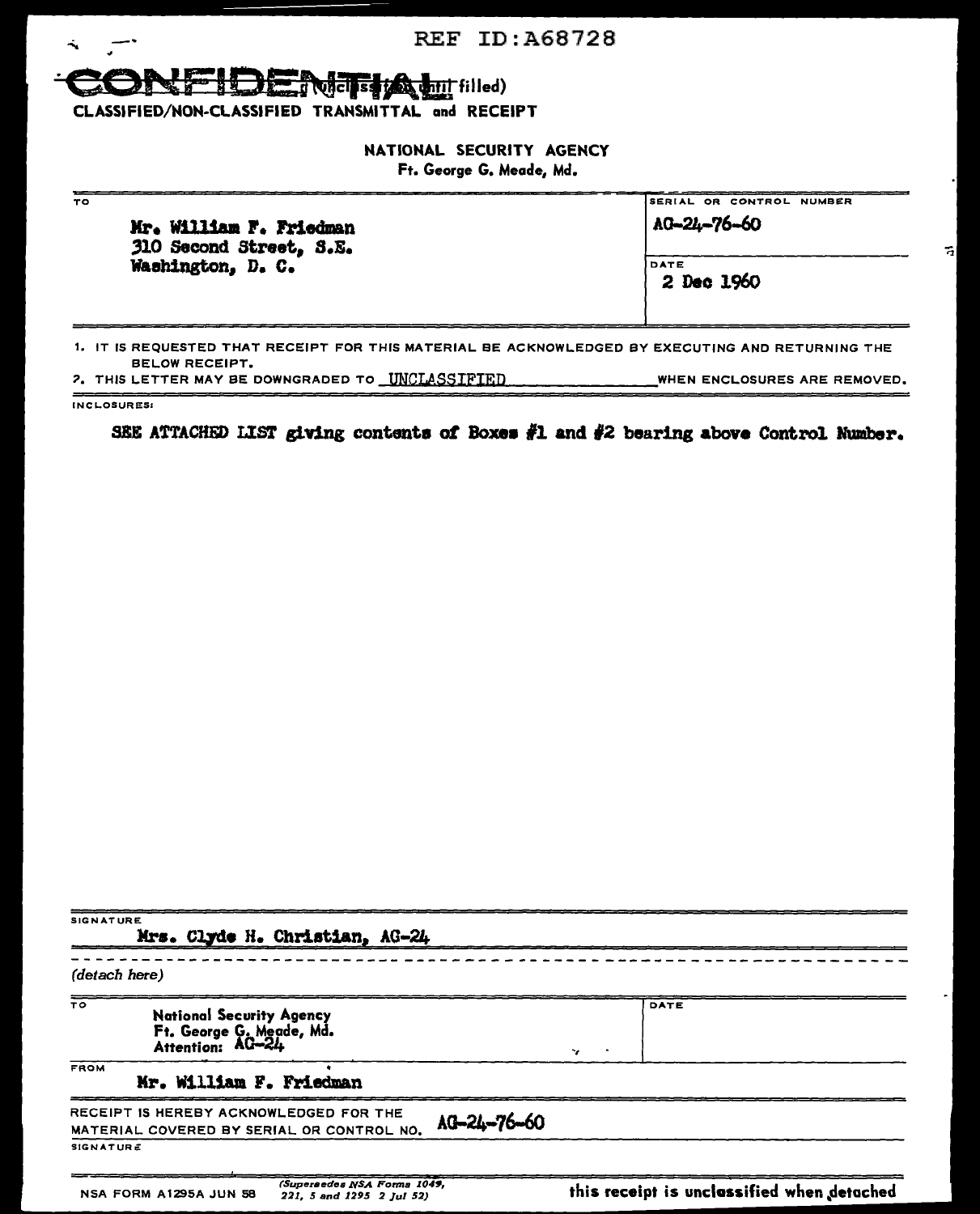**REF ID: A68728** 

 $\mathcal{L}$ 

7

٠,

 $\tilde{\mathbf{r}}_k$ 

 $\sum_{i=1}^{n}$ 

| ZONFIDENTIAL                                                                                                                                                                 | Page 1        |
|------------------------------------------------------------------------------------------------------------------------------------------------------------------------------|---------------|
| LIST of contents Boxes #1 and #2, Control Number AG-24-76-60<br>Shipped to Mr. William F. Friedman, 2 Dec 1960                                                               |               |
| $BOX$ #1 - (containing thirty-three(33) pieces)                                                                                                                              |               |
| Title of Item                                                                                                                                                                | Number Pieces |
| Principles of Solution of Military Field Codes used by the<br>German Army 1917 #1017, Reg 172-1935 (hardback)                                                                | 1             |
| Studies in German Dip. Codes Employed during WW , Reg 191-1937<br>(hardback)                                                                                                 | 1             |
| $\checkmark$ German Mil. Ciphers from Feb to Nov 1918, #1016 & 1016.1,<br>$Reg$ 117-1934(hardback)<br>$\pmb{\cdot}$                                                          | 1             |
| American Army Field Codes in Am. Exped. Forces during First<br>World War, 1942<br>(hardback)                                                                                 | t en<br>1     |
| Field Codes used by Ger. Army during World War<br>$#1014$ , Reg 156-1935<br>(hardback)                                                                                       | ı             |
| General Sol. for the ADFGVX Cipher System<br>$#1010,$ Reg $129-1934$<br>(hardback)                                                                                           | 1             |
| Final Rept of Radio Intell. Sect, Gen. Staff Gen.<br>Headquarters, Am. Exped. Forces<br>$f1013$ Reg 181-1935<br>(hardback)                                                   | 1             |
| Further Application Prin. Indirect Symmetry of Position<br>in Secondary Alphabets<br>$#1011$ Reg 135-1935<br>(hardback)                                                      | ı             |
| Principles of Indirect Symmetry of Position in Secondary<br>Alphabets & their Applic. in Sol. of Polyalphabetic<br>Substitution Ciphers<br>(hardback)<br>#555.2 Reg 161-1935 | 1             |
| Permutation Tables, involving a Feature of Non-Transposability<br>$#1012$ Reg 2-1935<br>(hardback)                                                                           | ı             |
| Statistical Methods in Cryptanalysis, Revised Edition<br>$#1008$ Reg 193-1938<br>(hardback)<br>$\mathcal{L}_{\mathbf{a}}$                                                    | ı             |
| Notes on In. Service & In. Intell. Service of German Army<br>during the World War<br>$#1015$ Reg 113-1935<br>(hardback)                                                      | 1             |
| Contribution of Cryptographic Bureaus in the World War<br>Reg 303-1935<br>(hardback)                                                                                         | ı             |

## CONFIDENTIAL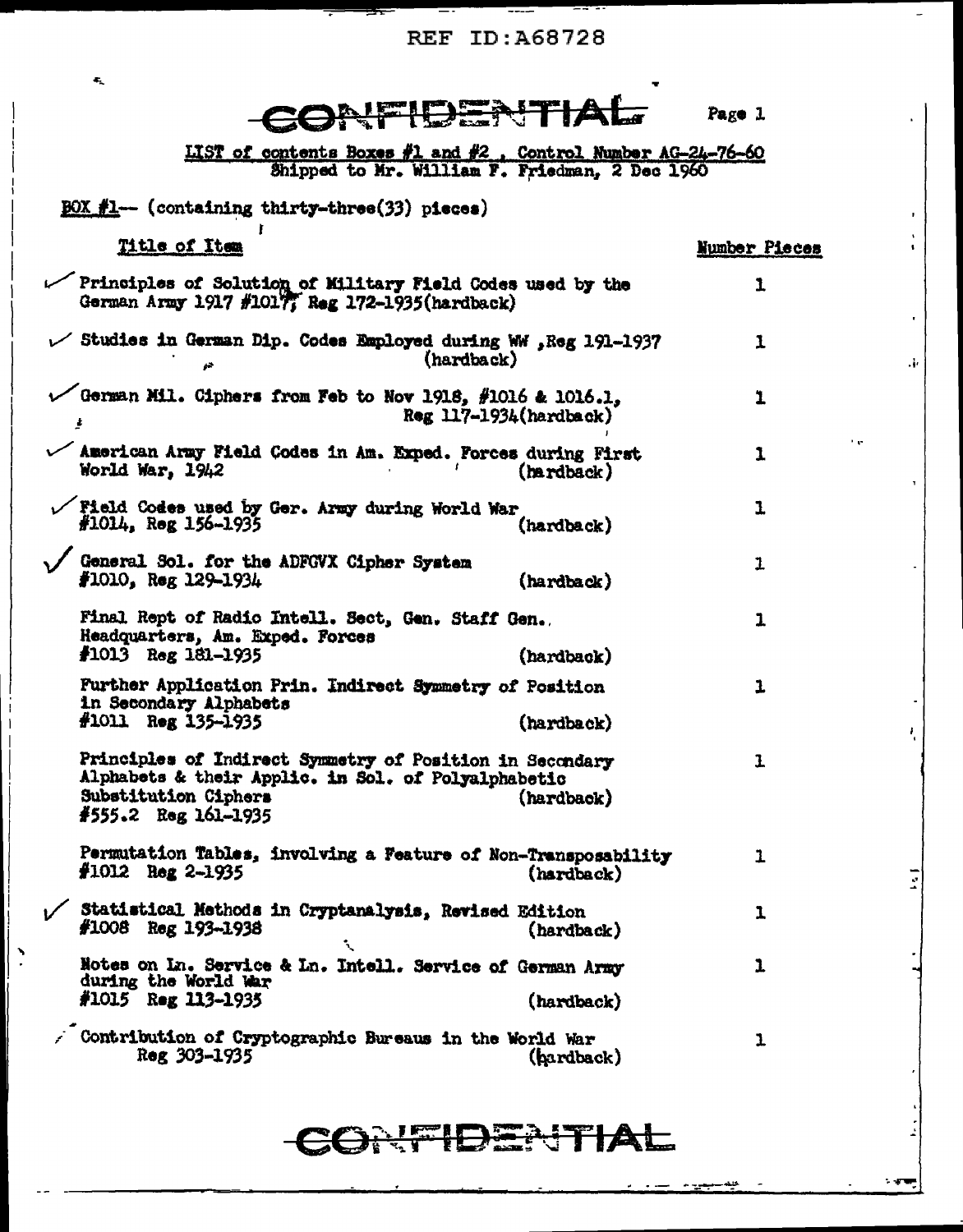|                      | KEF ID:A66/Z6                                                                                                           |              |
|----------------------|-------------------------------------------------------------------------------------------------------------------------|--------------|
| $\frac{V}{\Delta t}$ |                                                                                                                         |              |
|                      | Page 2<br>LIST of contents Boxes #1 & #2(Continaed)<br>$(AG - 24 - 76 - 60)$                                            |              |
|                      | $Box f1$ (continuation)                                                                                                 |              |
| £                    | Title of Item                                                                                                           | No.of Pieces |
|                      | Am. Army Field Codes in Am. Exped. Forces during First World<br>$(Y$ FR 48)<br>(hardback)<br>War<br>1942                | 1            |
|                      | German Mil. Cyphers from Feb to Nov 1418, Reg 209-1935 (hardback)                                                       | 1            |
|                      | Basic Cryptologic Glossary 1955<br>(cloth bound)                                                                        | ı            |
|                      | <b>Index of Coincidence 1955</b><br>(cloth bound)                                                                       | ı            |
|                      | Statistics for Cryptology 1956 (cloth bound)                                                                            | 1            |
|                      | Zimmerman Telegram Jan 16, 1917 and its Cryptographic<br>Background. 2 copies: Reg 38-1938 & Reg 163-1938. (clothbound) | 2            |
|                      | Table of Binomial Distrib, May 1946<br>(paper bound)                                                                    | ı            |
|                      | Military Cryptanalytics Part I, Appil 1956(#310.21) (hardback)                                                          | 1            |
|                      | Military Cryptanalytics Pt I, 3rd Edit, Apr.1942) (paper bound)                                                         | 1            |
|                      | Appendix/to Part I Mil. Crypt., 3rd Edit, 1946 (faper bound)                                                            | ı            |
|                      | Mil. Crypt. Part I, 1938, # 310.1<br>(hardback)                                                                         | ı            |
|                      | Mil. Crypt. Part I, 1938, un-numbered copy (hardback)                                                                   | ı            |
|                      | Mil. Crypt. Part I, 1938, 2 un-numbered copies(clothbound)                                                              | 2            |
|                      | Mil. Crypt. Part I, 1936, un-numbered.<br>(paperbound)                                                                  | ı            |
|                      | (paperbound)<br>Mil. Crypt. Part I, 1936, #310.                                                                         | 1            |
|                      | (paperbound)<br>Mil. Crypt. Part I, 4th Edit, 1952, #310.2.                                                             | 1            |
|                      | Military Cryptanalysis, Part II, Interim Edition,<br>(paperbound)<br>First Section, Dec. 1955.                          | 1            |
|                      | Mil. Crypt., Part II, Interim Edition,<br>Second and Third Sections bound together, Feb. 1958 (paperbound)              |              |

# CONTIDENTIAL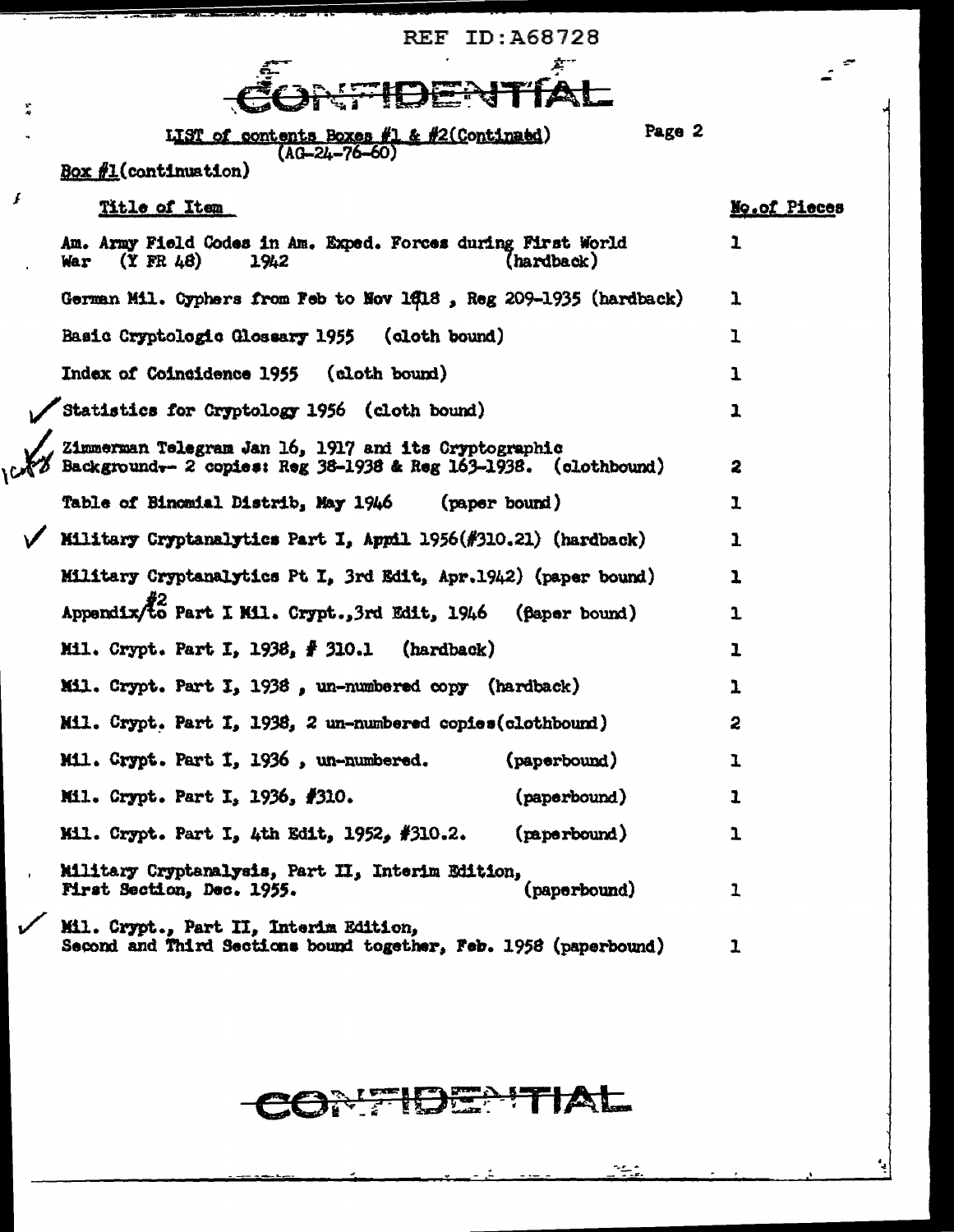PFF ID A68728

÷.

| rc e<br>ID:A00/Z0                                                                                                            |                  |
|------------------------------------------------------------------------------------------------------------------------------|------------------|
|                                                                                                                              |                  |
| <b>LIST of contents Boxes #1 and #2(continued)</b><br>$AQ - 24 - 76 - 60$                                                    | Page 3           |
| BOX $#2$ (containing forty-five $(4.5)$ pieces)                                                                              |                  |
| <u>Title of Item</u>                                                                                                         | Number of Pieces |
| Military Cryptanalysis, Part II, 3rd Edition, 1943(paperbound)                                                               | 1                |
| Military Cryptanalysis, Part II, 3rd Edition, 1943(clothbound)                                                               | 1                |
| Military Cryptanalysis, Part II, 1941 -- 2 copies, one unmarked and<br>other marked "cover SET #517974."<br>(clothbound)     | $\mathbf{2}$     |
| Military Cryptanalysis, Part II, 1938, #312.1. (hardback)                                                                    | 1                |
| Military Cryptanalysis, Part II, 1938 unnumbered (hardback)<br>1938                                                          | 1                |
| Military Cryptanalysis, Part II, /3 unnumbered copies, one of which<br>is marked "Desk Copy for Corrections"<br>(clothbacks) | 3                |
| Bilitary Cryptanalysis, Part II, Ennumbered copy (paperback)                                                                 | 1                |
| Military Cryptanalysis, Part II, $/$ #312(in cover flap) (paperback)                                                         | $\mathbf{I}$     |
| V Military Cryptanalysis, Part III, 1939 #314.1<br>(hardback)                                                                | 1                |
| Military Cryptanalysis, Part III, 1939 unnumbered (hardback)                                                                 | 1                |
| Military Cryptaralysis, Part III, 1939 unnumbered (paperback)                                                                | 1                |
| Military Cryptanalysis, Part III, 1939 unnumbered (clothback)                                                                | 1                |
| Military Cryptanalysis, Part III, 1939 marked "Desk Copy for<br>(clothback)<br>Corrections"                                  | 1                |
| Military Cryptanalysis, Part III, 2nd Edition, unnumbered (clothback)                                                        | $\mathbf{1}$     |
| Military Cryptanalysis, Part III, 1939, 2nd Edit. #314.1 (olothback)                                                         | 1                |
| (paperback in<br>Military Cryptanalysis, Part III, 1938, #314<br>a folder)                                                   | $\mathbf{1}$     |
| / Military Cryptanalysis, Part IV, 1941 unnumbered copy (hardback)                                                           | 1                |
| (hardback)<br>Military Cryptanalysis, Part IV, $1941\text{ }4316.1$                                                          | 1                |
| Military Cryptanalysis, Part IV, 1941 marked "desk copy" (clothback)                                                         | 1                |
| Military Cryptanalysis, Part IV, 1941 unnumbered or marked (paperback)                                                       | 1                |
| Military Crýptanalysis, Part IV, 1939, Preliminary Edit. #316                                                                | 1                |

CONTIERNITIAL

المراسم المراجات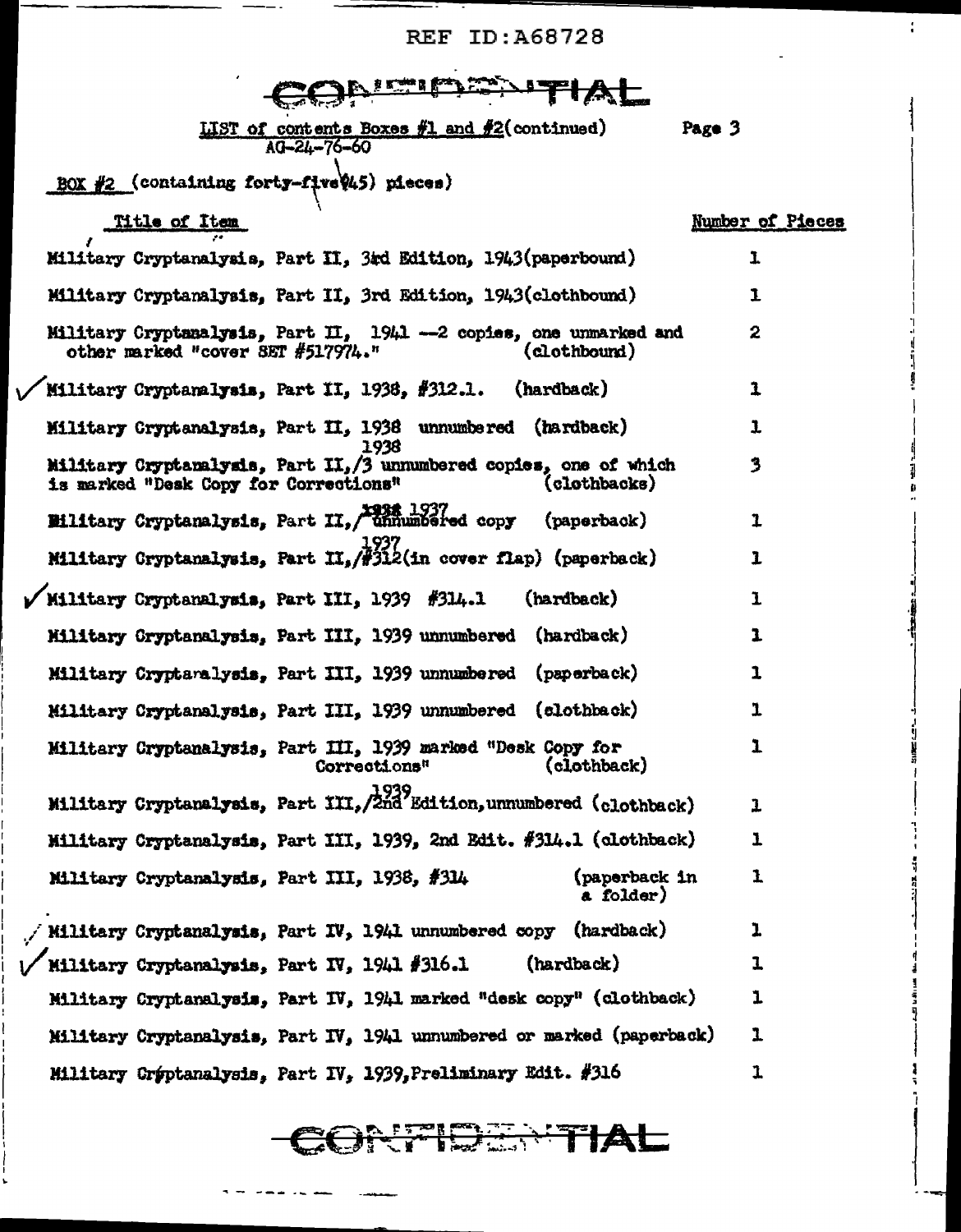**REF ID: A68728** 

 $\blacksquare$ 

 $\overline{L}$ 

÷.

Page 4

## CONFIDENTIAL

1187 of contents Boxes #1 & #2, Shipment covered<br>by AG-24-76-60 (continuation)

#### BOX #2 (continuation)

ŗ

 $\sim$   $\sim$   $\sim$ 

राज

| Title of Item                                                                                             |                                     | Number of Pieces |
|-----------------------------------------------------------------------------------------------------------|-------------------------------------|------------------|
| Signal Corps Bulletin $\#97$ , July to Sep 1937, $\frac{\pi}{4}a^n$ (paperback)                           |                                     | $\mathbf{r}$     |
| Articles on Cryptography & Cryptanalysis reprinted from the<br>Signal Corps Bulletin 1942 #148.1          | (clothback)                         | $\mathbf{1}$     |
| Elements of Cryptanalysis, Tng Pamphlet #3, May 1923                                                      | $\boldsymbol{f}$ 213<br>(paperback) | $\mathbf{1}$     |
| Division Field Code $#4--2$ copies, one $#2243$ , other $#8000(paporback)$                                |                                     | $\boldsymbol{z}$ |
| Army Extension Courses-Solutions, Elem. Mil. Crypt. 1943 (paperback)                                      |                                     | $\mathbf{1}$     |
| Army Extension Courses Spec. Text #166 Advanced Military<br>Cryptography 1935 Edition #268.1, "desk copy" | (paperback)                         | $\mathbf{1}$     |
| Army Extension Courses Spec. Text #166 Advanced Military<br>Chyptography 1935 Edition #268.2              | (paperback)                         | 1                |
| Army Extension Courses Spec. Text #166 Advanced Military<br>Cryptography Second $(1943)$ Edit. #268.3     | (paperback)                         | ı                |
| Folder #311, Army Extension Courses, Subcourse-Mil. Crypt Pt I                                            | (paperback)                         | 1                |
| Folder #313, Army Extension Courses, Subcourse-Mil. Crypt Pt II                                           | (paperback)                         | $\mathbf{I}$     |
| Folder #315, Army Extension Courses, Subcourse-Mil. Crypt Pt III                                          | (paperback)                         | $\mathbf{1}$     |
| Army Extension Courses, Spec. Text #165-Elem. Mil. Crypt<br>1935 Edit #558                                | (paperback)                         | 1                |
| Army Extension Courses, Spec. Text #165-Elem. Mil Crypt<br>$1943$ Felit. $#558.1$                         | $\mathbf{p}$                        | $\mathbf{I}$     |
| Basic Cryptography Apr 1950 TM32-220, $#558.2$                                                            | (paperback)                         | ı                |
| Army Exten. Courses-Subcourse Elem. Mil. Crypt 1943,<br>Introd. & Lesson 1 - 14 #558.3                    | (paperback)                         | 1                |
| Army Exten. Courses-Spec. Text #166-Advan. Mil. Crypt,<br>1935 Edit #559                                  | (paperback)                         | 1                |
| Army Exten. Courses -Spec. Text #166-Advan. Mil. Crypt,<br>$Second(1943)$ Edit) $#559.1$                  | (paperback)                         | ı                |
| NFIDENT                                                                                                   |                                     |                  |